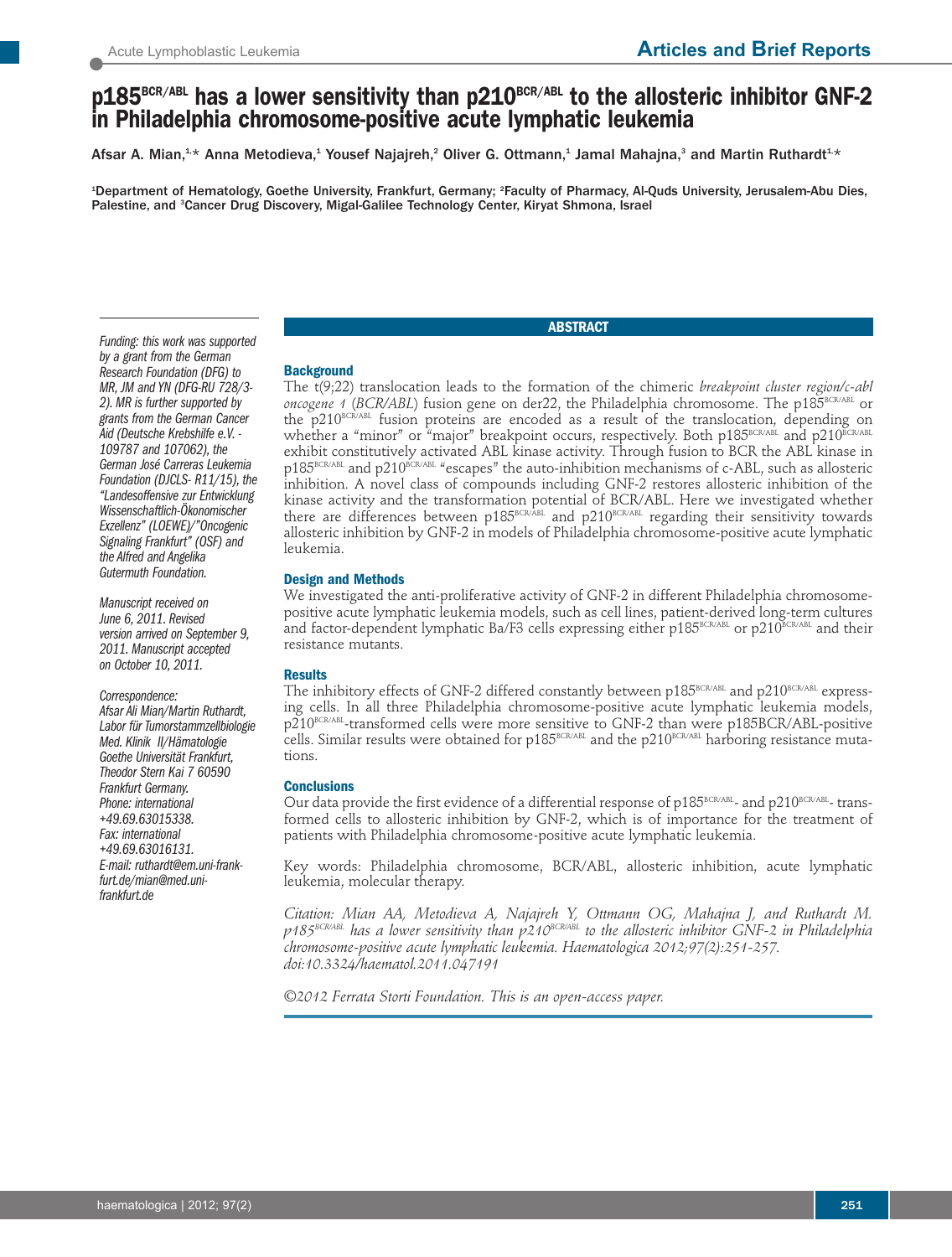## **Introduction**

The der22 of t(9;22)(q34;q11), the so-called Philadelphia chromosome (Ph), is detected in 95% of patients with chronic myeloid leukemia, as well as in 20-30% of adult acute lymphatic leukemia (ALL) patients. Chronic myeloid leukemia is a myeloproliferative syndrome characterized by an indolent chronic phase with an overgrowth of the mature myeloid cell population, which is, if not treated, inevitably followed by an acute phase, the socalled blast crisis. Clinically, the blast crisis resembles acute leukemia, with a poor prognosis and resistance to therapy. 1-3 Chronic myeloid leukemia in blast crisis displays a myeloid phenotype in two-thirds of cases and a lymphatic phenotype in the remaining one-third. <sup>4</sup> In contrast, Ph+ ALL is an acute disease from the onset and is characterized by blasts blocked at the pre-lymphatic stage of differentiation. Patients suffering from Ph+ ALL constitute a high-risk group. <sup>5</sup> Lymphatic blast crisis and Ph+ ALL are considered equivalent. 1-3,6

On chromosome 22, the t(9;22) involves the *Breakpoint Cluster Region* (*BCR*) gene locus. Two principal breaks occur: the *M-bcr*, between exons 12 and 16 leading to the creation of  $p210^{\text{\tiny{BCR/ABL}}}$ , which is the hallmark of chronic myeloid leukemia and the *m-bcr*, which maps to the first intron of *BCR* and leads to the creation of p185<sup>BCR/ABL</sup>. The breakpoint on chromosome 9 is constantly located in intron 1 of the *ABL* gene locus.<sup>4</sup> p185<sup>BCR/ABL</sup> is exclusive to the Ph<sup>+</sup> ALL, whereas  $p210^{BCR/ABL}$  is found in about 30% of Ph+ ALL as well as in chronic myeloid leukemia. 4 p210BCR/ABL differs from p185BCR/ABL by the presence of the putatively oncogenic Rho-GEF domain. Nevertheless, only few functional and biological differences between р $210^{\scriptscriptstyle\rm BCR/ABL}$  and p185 $^{\scriptscriptstyle\rm BCR/ABL}$  are known. $^7$  Both exhibit constitutively activated kinase activity responsible for the induction of the leukemic phenotypes. 5,8 Inhibition using imatinib mesylate (imatinib), nilotinib or dasatinib, classical ATP competitors, is a valid concept for the causal therapy of Ph+ leukemia.

The rapid acquisition of therapy resistance by patients with advanced Ph<sup>+</sup> lymphatic leukemia, together with frequent features of patients, such as age or adverse side effects, justify the need for novel approaches to the molecular therapy of these diseases. <sup>9</sup> One such novel approach is the restoration of the allosteric inhibition of ABL-kinase activity, one of the major auto-inhibitory mechanisms of the ABL-kinase which is lost by fusion to BCR. Allosteric inhibition occurs through the binding of the myristoylated N-terminus (exon 1) to a hydrophobic pocket in the kinase domain, the myristoyl binding pocket, followed by conformational changes that allow the intra-molecular docking of the SH2 domain to the kinase domain. This process, called "capping", leads to an auto-inhibited conformation of c-ABL. The lack of the "cap region" in exon 1 allows BCR/ABL to "escape" auto-inhibition.<sup>10,11</sup>

In this study, we aimed to further develop allosteric inhibition in Ph+ ALL by investigating the anti-proliferative activity of GNF-2 in different Ph<sup>+</sup> ALL models.

#### **Design and Methods**

#### *Plasmids*

The cDNA encoding p185 $^{_{\text{BCR/ABI}}},$  p210 $^{_{\text{BCR/ABL}}}$  p185 $^{_{\text{BCR/ABL}}}$  Y253F, p185BCR/ABL E255K, and p185BCR/ABL T315I have been described previ-

 $0.008$ ly.<sup>15</sup> The p210BCR/ABL Y253F, p185BCR/ABL E255K, and p185BCR/ABL T315I were obtained by transfer of a KpnI fragment from p185BCR/ABL E255K, and p185BCR/ABL T315I mutants to a KpnI digested  $p210^{BCR/ABL}$  in the pEntry vector (Gateway-Invitrogen, Karsruhe, Germany). The resulting p210<sup>BCR/ABL</sup> mutant sequences were then recombined in the PAULO destination vector by a Gateway reaction according to the manufacturer's instructions (Invitrogen). All retroviral expression vectors used in this study were based on the bi-cistronic vector PAULO.<sup>12</sup>

## *Cell lines*

The Ba/F3, BV-173, Tom-1 and Nalm-6 cells were obtained from the German Collection of Microorganisms and Cell Cultures (DSMZ, Braunschweig, Germany) and were maintained as previously described. Long-term cultures of cells derived from Ph<sup>+</sup> ALL patients (PD-LTC) were maintained in a serum–free medium consisting of Iscove's modified Dulbecco's medium (IMDM) supplemented with 1 mg/mL of bovine insulin,  $5 \times 10^{-5}$  M  $\beta$ –mercaptoethanol (Sigma, Steinheim, Germany), 200 mg/mL Fe\*–saturated human apo–transferrin (Invitrogen, Karlsruhe, Germany), 0.6% human serum albumin (Sanquin, Amsterdam, the Netherlands), 2.0 mM L–glutamine and 20 mg/mL cholesterol (Sigma). 13 Transfection and retroviral infection were performed as previously described. <sup>12</sup> GNF-2 was dissolved in dimethylsulfoxide (DMSO) (Sigma) for 1000 x stock solutions (50  $\mu$ M, 100  $\mu$ M, 150  $\mu$ M, 250 μM, 300 μM, 500 μM, and 1 mM).

#### *Cytotoxicity/proliferation*

Cytotoxicity/proliferation was assessed using the XTT proliferation kit according to the manufacturer's instructions (Roche, Mannheim, Germany). Cell growth was assessed by dye exclusion using trypan-blue. The IC<sub>50</sub> was calculated using Erithacus software (Erithacus Ltd. East Grinstead, UK).

#### *Western blotting*

Western blotting was performed accordingly to widely established protocols using the following antibodies: anti-ABL (α-ABL) (St. Cruz Biotechnology, Santa Cruz, USA), anti-phospho-Y245 ABL ( $α$ -p-ABL-Y245), anti-CRKL ( $α$ -CRKL), and anti-phosphorylated CRKL (α-p CRKL)(Cell Signaling, Boston, USA).

#### *Soft agar assay*

PD-LTC (10<sup>4</sup> cells) were suspended in 1 mL "top-agar", 0.25% bacto-agar (DIFCO Laboratories, Detroit, USA) in IMDM and stacked on 0.5% bacto-agar in Dulbecco's modified Eagle's medium (DMEM) with 10% fetal calf serum (FCS) in six-well plates. Colonies were counted after incubation for 15 days.

#### **Results**

## *Philadelphia chromosome-positive acute lymphatic leukemia cell lines exhibit a differential response to GNF-2 which correlates with the expression of p185BCR/ABL or p210BCR/ABL*

To investigate the selective activity of the allosteric inhibitor GNF-2 on Ph<sup>+</sup> ALL, we compared the human patient-derived cell lines Tom-1 and BV-173 expressing  $p185^{\text{\tiny BCRVABL}}$  and  $p210^{\text{\tiny BCRVABL}}$ , respectively. Ph<sup>-</sup> Nalm-6 cells were used as negative controls. These cell lines have a nearly identical pre-B lymphatic differentiation level. Cytotoxicity was assessed by the XTT and dye exclusion assays. Here we show that GNF-2 inhibited proliferation of BV-173 and Tom-1 cells with an IC<sub>50</sub> of 125 nM and 500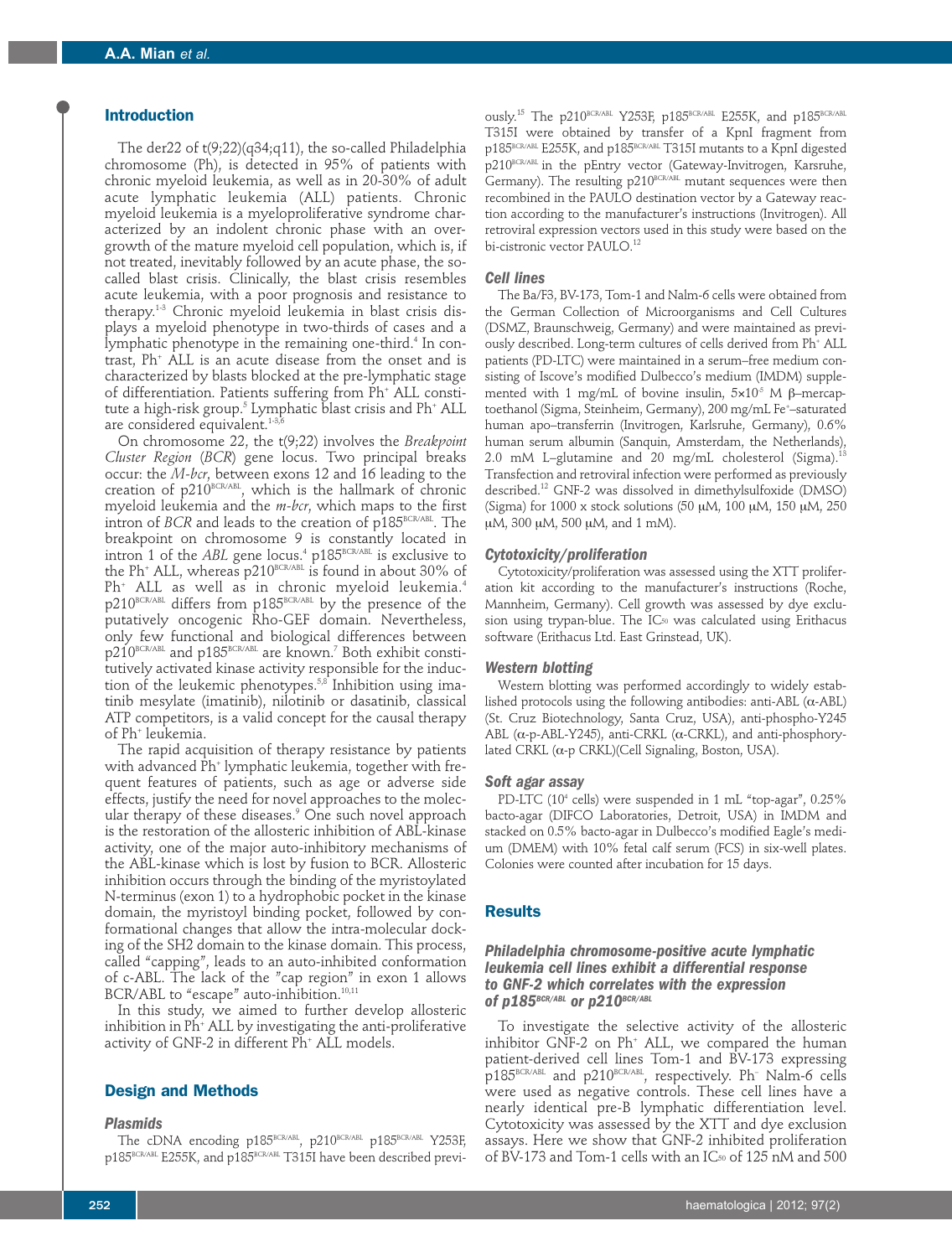nM, respectively, without affecting the Nalm-6 cells (Figure 1A). The growth of BV-173 and Tom-1 was blocked completely at concentrations of  $0.25 \mu M$  and 1 uM, respectively, whereas no effect was observed in Nalm-6 cells (Figure 1B and *data not shown*). The differences in response to GNF-2 were not due to differences in the expression levels of BCR/ABL between the Ph+ cell lines (Figure 1C). In fact, the BV-173 cells expressed a higher level of BCR/ABL with a stronger basic autophosphorylation, as compared to Tom-1, whereas the effect of GNF-2 on autophosphorylation was more pronounced in the BV-173 cells than in the Tom-1 cells. In contrast, the effects of GNF-2 on substrate phosphorylation (CRKL) seemed to be more pronounced in the p185 $^{\text{\tiny{BCR}/ABL}}$ -positive Tom-1 cells than in the BV-173 cells (Figure 2C). Similar results were obtained with other Ph+ -positive ALL cell lines, such as SupB15 (*data not shown*).

Taken together, these data strongly suggest a different response of Ph+ -positive ALL cell lines to GNF-2 treatment in accordance to the expression of either the p185<sup>BCR/ABL</sup> or p210<sup>BCR/ABL</sup> fusion protein.

## *Philadelphia chromosome-positive patient-derived long-term culture cells expressing p210BCR/ABL are more*  $r$ esponsive to GNF-2 than those expressing p185BCR/ABL

Ph+ ALL in adults is not fully represented by cell lines. We, therefore, compared the response of PD-LTC from Ph<sup>+</sup> ALL patients to GNF-2 in relationship to the cells' expression of p210BCR/ABL and p185BCR/ABL. The PD-LTC were directly derived from bone marrow cells of Ph+ ALL patients cul-

tured in a specific culture medium. <sup>13</sup> We compared the responses from increasing concentrations of PD-LTC of two Ph<sup>+</sup> ALL patients expressing p185<sup>BCR/ABL</sup> (BV and PH) with those of two patients expressing p210<sup>BCR/ABL</sup> (CM and VB). As negative controls, we used the PD-LTC of a Ph- ALL patient (HP). Cytotoxicity/proliferation was assessed at 72 h by XTT, as described above. GNF-2 inhibited the proliferation of both p210 $^{\text{\tiny{BCR/ABI}}\text{-}}$  and p185 $^{\text{\tiny{BCR/ABI}}\text{-}}$ expressing PD-LTC, but with different IC50 values of 75-100 and 400-1000 nM, respectively, and did not affect the proliferation of cells from the Ph– ALL patient (Figure 2A). The PD-LTC were able to form colonies in the semi-solid medium, demonstrating their transformed phenotype (Figure 2B and *data not* s*hown*). The colony-forming potential of p210<sup>BCR/ABL</sup>-positive PD-LTC, but not of p185<sup>вскляд</sup>-positive PD-LTC, was significantly reduced by 250 nM and 500 nM of GNF-2. The differential response was closely related to the variation in inhibition of BCR/ABL kinase activity. GNF-2 only slightly inhibited the autophosphorylation of  $p185^{BCR/ABL}$  in cells from the two  $Ph^+$  ALL patients expressing p185<sup>BCR/ABL</sup> (BV and PH), whereas kinase activity was nearly abolished in the p $210^{\text{\tiny{BCR/ABL}}}$ -expressing PD-LTC (from patients CM and VB), even at low concentrations. In contrast to the substrate phosphorylation of CRKL, which was only slightly affected in p210 $^{\text{\tiny{BCR/ABI}}}$ -positive but not in p185 $^{\text{\tiny{BCR/ABL}}}$ -positive PD-LTC, that of BCR and STAT5 was reduced in both but to a greater extent in p210<sup>BCR/ABL</sup> -positive PD-LTC (Figure 2C).

In summary, these data show that Ph<sup>+</sup> PD-LTC expressing  $p210^{BCR/ABL}$  are more sensitive to GNF-2 than are those expressing p185<sup>BCR/ABL</sup>.



Figure 1. Effects of  $GNF-2$  on  $Ph^+$  cell<br>lines expressing expressing either p185BCR/ABL or  $p210^{BCR/ABL}$  (A) XTT assay for  $Ph^+$  cells expressing p185<sup>BCR/ABL</sup> or p210 BCR/ABL upon or  $p210$ <sup>BCR/ABL</sup> upon<br>exposure to 0.25, 0.5 and  $1 \mu$ M GNF-2. The mean ± SD of triplicates from one representative experiment out of three performed is given. (B) The number of viable cells was determined daily by trypan blue dye exclusion. Data represent the mean  $±$  SD of three inde-<br>pendent experipendent ments. (C) Western blot analysis of Ph<sup>+</sup> cells using antibodies directed against the indicated proteins. Molecular mass references (KDa) are presented. α-tubulin was used as a loading control.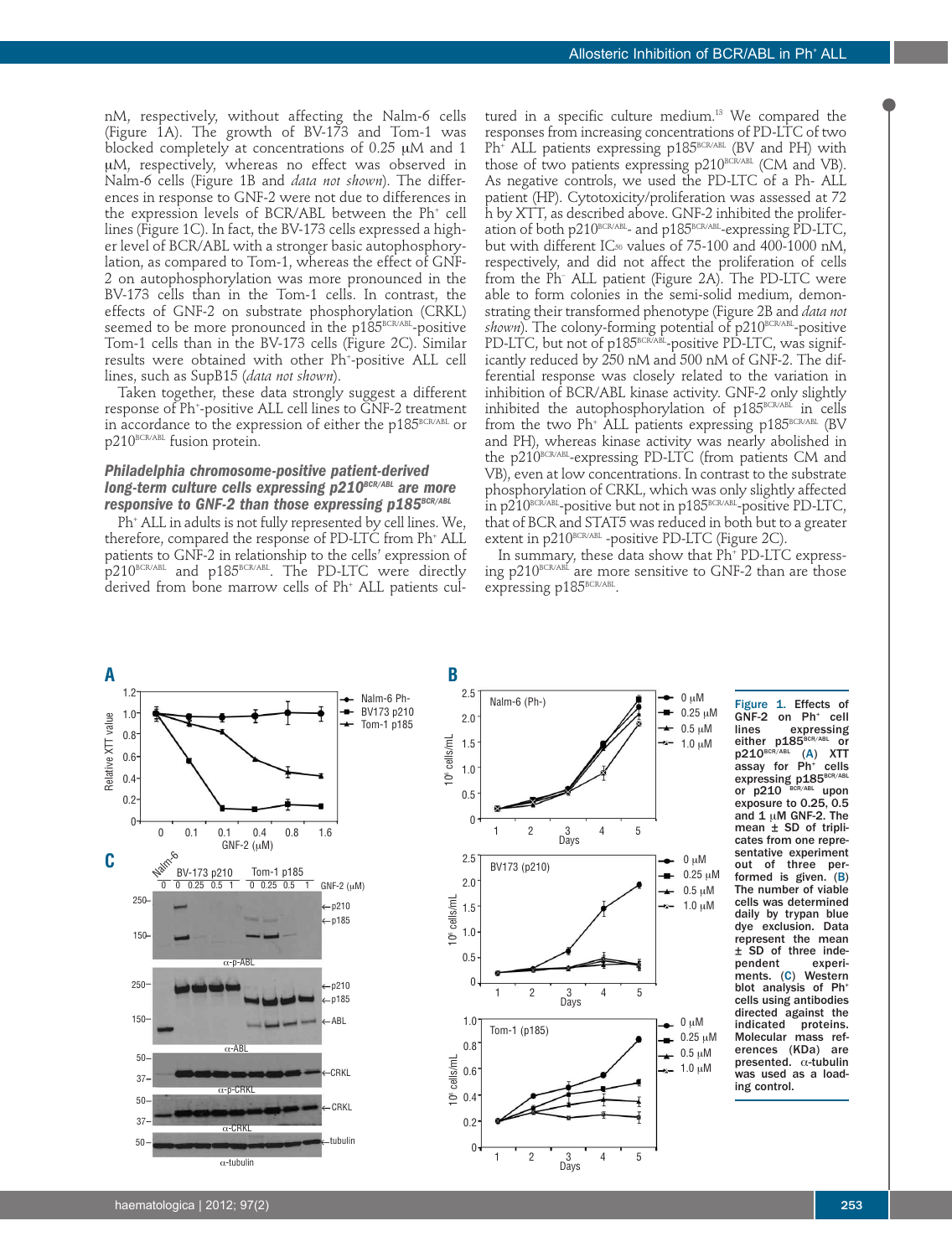## *The BCR/ABL fusion proteins mediate differential sensitivity to GNF-2*

To examine whether the differential effects of GNF-2 on Ph<sup>+</sup> cell lines and PD-LTC are mediated by BCR/ABL and to avoid the bias of yet unknown common or differing features of Ph+ ALL cells, we compared the effect of GNF-2 on factor-dependent Ba/F3 cells, which become factor-independent through the expression of either р $185^{\mu$ ск/авг ог р $210^{\mu}$ ск/авг. Equal expression levels of p185<sup>BCR/ABL</sup> and p210<sup>BCR/ABL</sup> were controlled by western blotting excluding differences in transgene expression (Figure 3A). We exposed p185<sup>BCR/ABL</sup>- and p210<sup>BCR/ABL</sup>-expressing Ba/F3 cells to increasing concentrations of GNF-2. Cytotoxicity/proliferation and growth were assessed by  ${\rm XTT}$  and dye exclusion assays. The growth of p185 $^{\rm BCRKABL}$ expressing cells was reduced to a maximum of 50%, even at 2  $\mu$ M of GNF-2; p210 $^{\text{\tiny{BCR/ABL}}}$ -expressing cell growth, on the other hand, was almost abolished at only 250 nM (Figure 3B and C).

The different sensitivity of  $p185^{BCR/ABL}$  and  $p210^{BCR/ABL}$  in Ba/F3 cells to GNF-2 correlated with a different rate of inhibition of the autophosphorylation. GNF-2 slightly interfered with substrate phosphorylation of CRKL only in p210<sup>BCR/ABL</sup> -positive Ba/F3 cells (Figure 3D).

In summary, these data show that the differential sensitivity is mediated by the BCR/ABL fusion proteins  $p185^{\scriptscriptstyle\mathrm{BCK/ABL}}$  and  $p210^{\scriptscriptstyle\mathrm{BCK/ABL}}.$ 

## *BCR/ABL resistance mutants mediate differential sensitivity to GNF-2*

The major clinical challenge in Ph<sup>+</sup> leukemia is drug resistance, which is mainly due to the acquisition by BCR/ABL of point mutations such as the "P-loop" mutations Y253F and E255K or the "gatekeeper" mutation T315I. We, therefore, investigated whether the differential sensitivity to GNF-2 is exhibited also by  $p185^{\text{\tiny{BCR/ABL}}}$  and  $p210^{\text{\tiny{BCR/ABL}}}$  harboring the Y253F, E255K or T315I point mutations. To do this we compared the effect of GNF-2 on Ba/F3 cells which became factor-independent through the expression of  $p185^{\scriptscriptstyle\rm BCR/ABL}$  or  $p210^{\scriptscriptstyle\rm BCR/ABL}$  resistance mutants. We exposed the cells to increasing concentrations of GNF-2. Cytotoxicity/proliferation and growth were assessed by XTT and dye exclusion assays. For clarity cell counts at day 3 of exposure are represented by bar graphs (Figure 4). We found that the "P-loop" mutants of both  $p185^{BCR/ABL}$  and p210BCR/ABL responded to GNF-2 whereas the "gatekeeper"



Figure 2. Effects of GNF-2 on PD-LTC of Ph<sup>+</sup> ALL patients (A) XTT assay for PD-LTC cells expressing p185<sup>BCR/ABL</sup> or p210BCR/ABL upon exposure to 0.25, 0.5 and 1 μM GNF-2. The means ± SD of triplicates from one representative experiment out of three performed are given. (Β) Soft<br>agar assay: PD-LTC expressing p185<sup>8cR/aBL</sup> or p210<sup>8cR/aBL</sup> were seeded at 10<sup>4</sup> cells were counted, and the means ± SD of triplicates of one representative of two experiments performed are given. (C) Western blot analysis of PD-LTC using antibodies directed against the indicated proteins.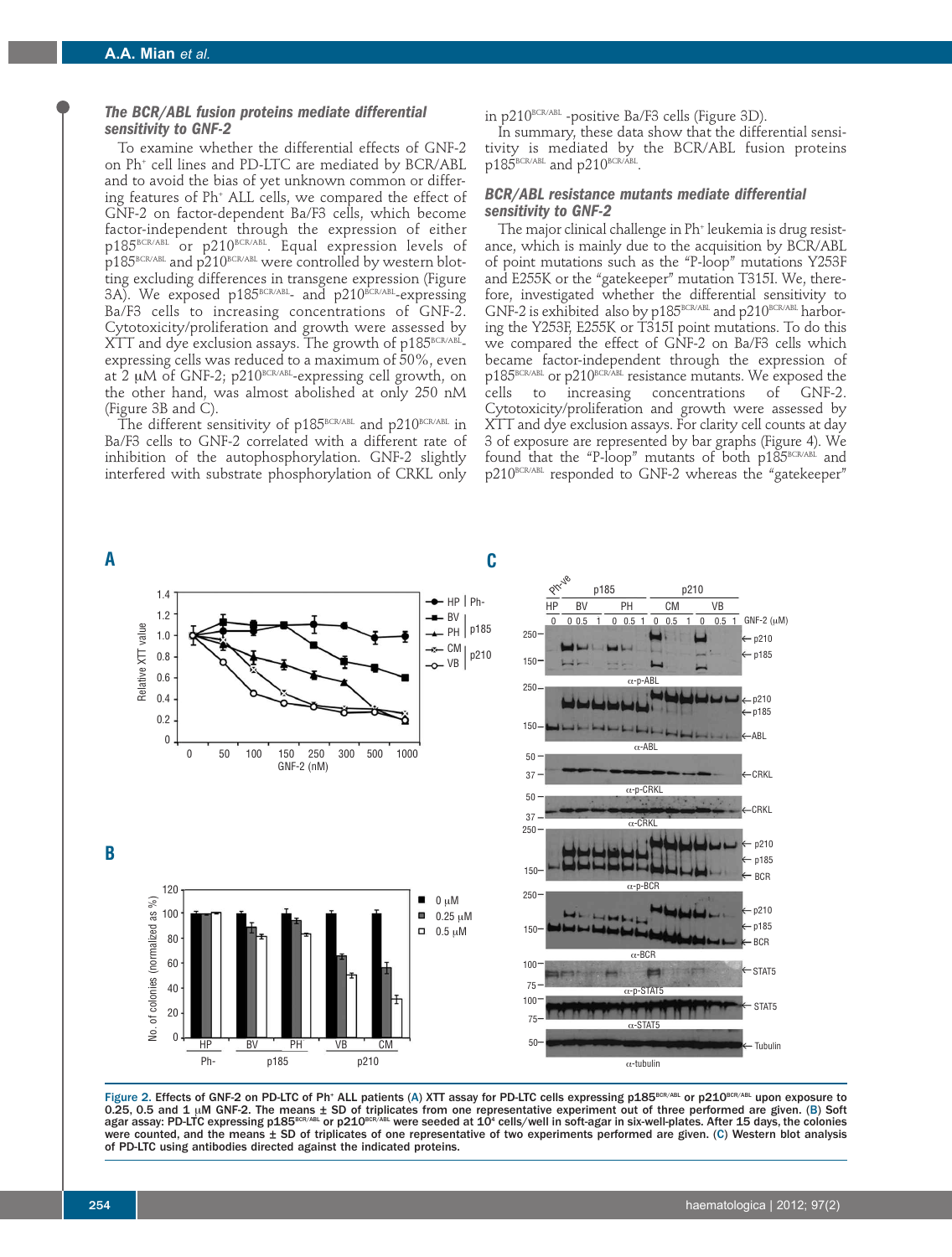mutant T315I was completely refractory to GNF-2 (Figure 4A-C). p210BCR/ABL P-loop mutants showed a clearly greater sensitivity to GNF-2 than their p185<sup>BCR/ABL</sup> counterparts. Equal expression levels of  $p185^{BCR/ABL}$  and  $p210^{BCR/ABL}$  mutants were controlled by western blotting, excluding differences in transgene expression (Figure 4 A-C and *data not shown*).

Taken together these data suggest that p210BCR/ABL P-loop resistance mutants are more sensitive to allosteric inhibition by GNF-2 than are those of p185 $^{\rm{BCR/ABL}}$ , whereas the "gatekeeper" mutation T315I confers complete resistance independently of the BCR/ABL fusion protein.

### **Discussion**

Allosteric inhibition is a novel approach for targeting BCR/ABL. The aim of this study was to explore the efficacy and the clinical feasibility of allosteric inhibition in the treatment of Ph+ ALL. We investigated the effects of GNF- $2$  on both p185 $^{\text{\tiny{BCR/ABL}}}$ - and p $210^{\text{\tiny{BCR/ABL}}}$ -positive ALL models. We found that the allosteric inhibitor GNF-2, at clinically feasible concentrations, effectively suppresses growth of <code>Ph+ ALL</code> cells. In all models the <code>p210</code><sup>BCR/ABL</sup>-positive cells were more sensitive to GNF-2 than were the  $p185^{\scriptscriptstyle\rm BCK/ABL}$ -



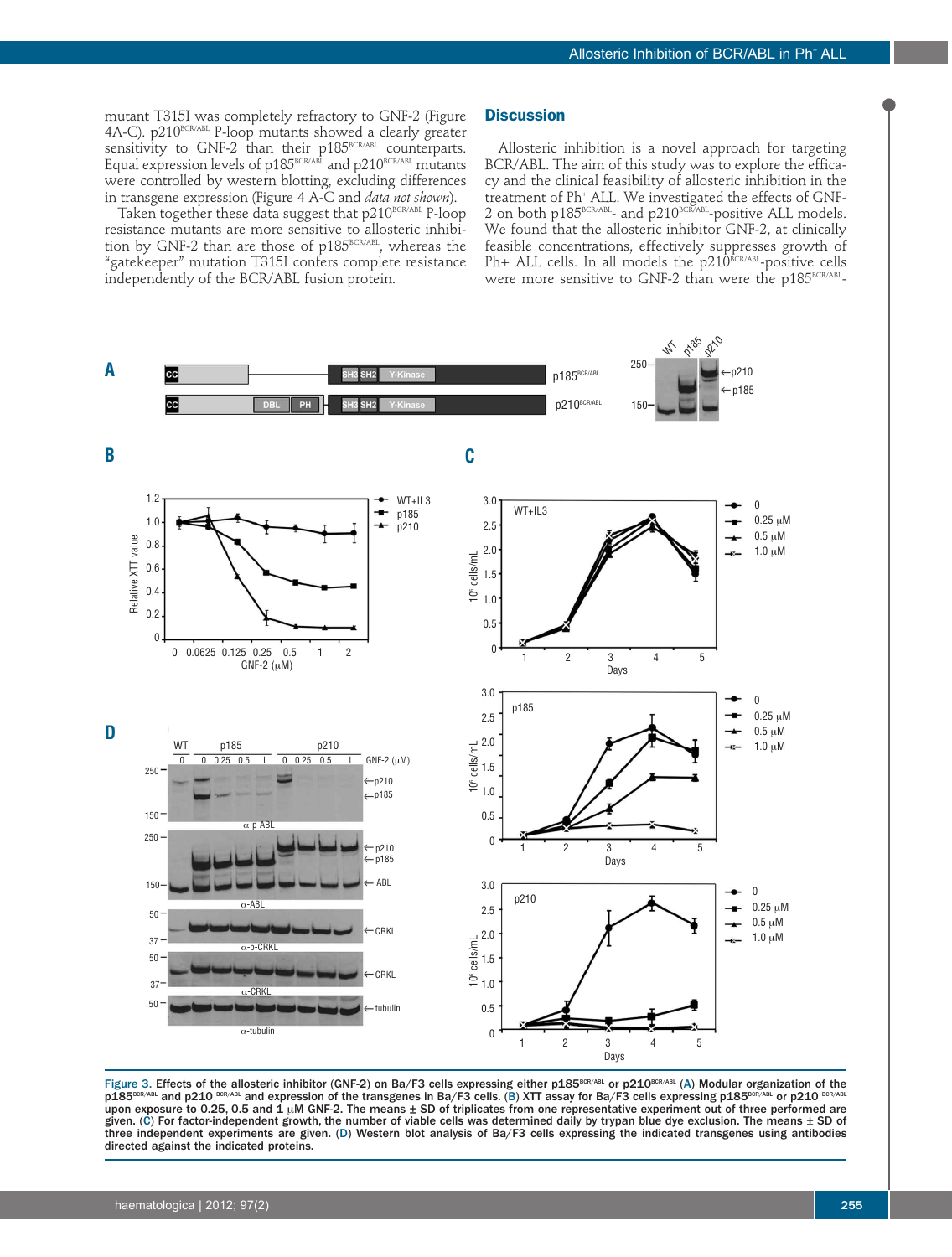

Figure 4. Effects of the allosteric inhibitor (GNF-2) on Ba/F3 cells expressing either p185<sup>BCR/ABL</sup> or p210<sup>BCR/ABL</sup> haboring resistance mutations. Ba/F3 cells expressing p185<sup>BCR/ABL</sup> or p210 <sup>BCR/ABL</sup> harboring either the Y253F (A) the E255K (B) or the T315I mutation (C) were exposed to 0.25, 0.5, 1.0 and 2 µM GNF-2. XTT assays are shown in the upper panels. The means ± SD of triplicates from one representative experiment out of three performed are given. For factor-independent growth, the number of viable cells was determined at day 3 by trypan blue dye exclusion. The means ± SD of three independent experiments are given (middle panels). Western blot analysis of Ba/F3 cells expressing the indicated transgenes using antibodies directed against the indicated proteins (lower panels).

positive cells.

GNF-2 and its analogs are non-ATP competitive ABL kinase inhibitors, which bind to the myristoyl binding pocket in the kinase domain. It seems that the binding of GNF-2 to this pocket stabilizes the protein in an inhibited conformation, $^{14}$  resulting in a structural reorganization of ABL that disrupts the catalytic machinery located in the ATP-binding region.<sup>14</sup> This is in accordance with our recent findings that the inhibition of oligomerization of BCR/ABL - monomeric BCR/ABL is inactive - increases the effects of GNF-2.15 Thus, one can speculate that the variable sensitivities towards GNF-2 may be attributed to differences in the overall conformations between p185BCR/ABL and p210BCR/ABL due to the differences in the BCR portion of the fusion proteins. These differences seem to be maintained also in resistance mutants, as suggested by the greater sensitivity of the  $p210^{BCR/ABL}$  forms as compared to their p185<sup>BCR/ABL</sup> counterparts. In this case, GNF-2 may have a different affinity for the myristoyl binding pocket. Fusion partner influences on the allosteric inhibition of ABL have been shown for another ABL fusion protein; the TEL/ABL is able to confer factor-independent growth through aberrant ABL-kinase activity but did not respond to GNF-2.11 The reason for the resistance of the T315I forms remains very unclear, even if the homo-oligomerization or the hetero-oligemrization with BCR seems to play a decisive role.15

The different sensitivity of  $p185^{\text{BCR/ABL}}$ - and  $p210^{\text{BCR/ABL}}$ positive Ph+ ALL cells is specific for GNF-2, because no difference was seen between BV-173 and Tom-1 regarding their high sensitivity to imatinib (*data not shown*). On the other hand the  $p185^{\text{\tiny BCR/ABL}}$ -positive PD-LTC (from patients BV and PH) differ for their response to imatinib but not for that to GNF-2 (15 and *data not shown*).

The differential response of p185BCR/ABL- and p210BCR/ABLpositive Ph+ ALL cells to allosteric inhibition can also be seen as an expression of functional and biological differences most likely due to qualitative or quantitative differences in the kinase activity between p185BCR/ABL and p210<sup>BCR/ABL</sup>, as previously shown.<sup>8,16,17</sup> BCR/ABL kinase activity is not characterized only by the autophosphorylation, but also by phosphorylation of substrates, such as CRKL, STAT5 and BCR. It seems that GNF-2 is able to dissociate features of the BCR/ABL kinase activity, because it interferes with autophosphorylation but not with the phosphorylation of all substrates to the same extent. These effects may explain why GNF-2 only blocks proliferation but does not induce apoptosis in BCR/ABL-transformed cells.<sup>11,15</sup> If this is the case, the higher basic kinase activity of p185<sup>BCR/ABL</sup> may be responsible for its lower sen